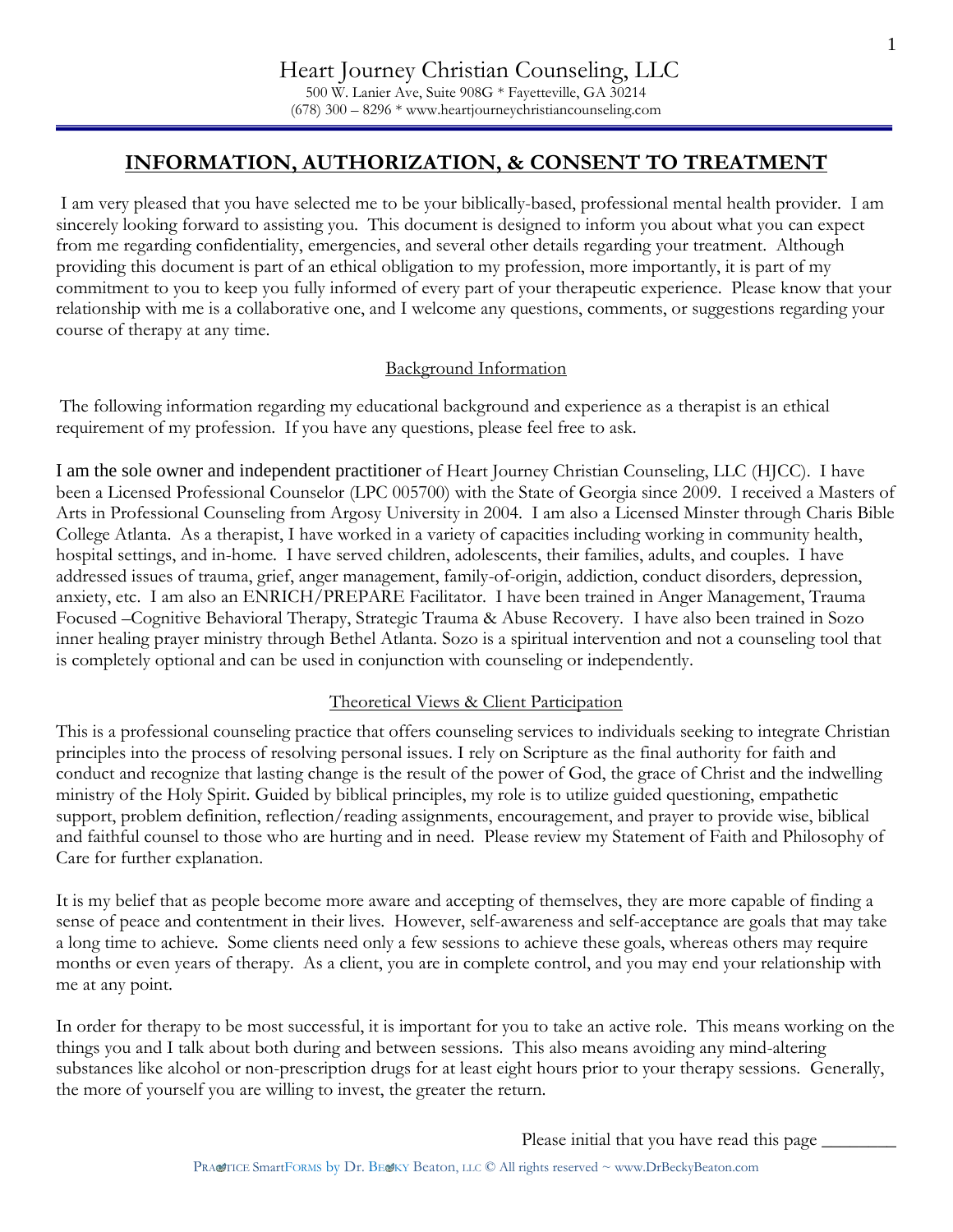Furthermore, it is my policy to only see clients who I believe have the capacity to resolve their own problems with my assistance. It is my intention to empower you in your growth process to the degree that you are capable of facing life's challenges in the future without me. I also don't believe in creating dependency or prolonging therapy if the therapeutic intervention does not seem to be helping. If this is the case, I will direct you to other resources that will be of assistance to you. Your personal development is my number one priority. I encourage you to let me know if you feel that terminating therapy or transferring to another therapist is necessary at any time. My goal is to facilitate healing and growth, and I am very committed to helping you in whatever way seems to produce maximum benefit. I truly hope we can talk about any of these decisions. If at any point you are unable to keep your appointments or I don't hear from you for one month, I will need to close your chart. However, as long as I still have space in my schedule, reopening your chart and resuming treatment is always an option.

#### Confidentiality & Records

Your communications with me will become part of a clinical record of treatment, and it is referred to as Protected Health Information (PHI). Your PHI will be kept in a file stored in a locked cabinet in my locked office. Additionally, I will always keep everything you say to me completely confidential, with the following exceptions: (1) you direct me to tell someone else and you sign a "Release of Information" form; (2) I determine that you are a danger to yourself or to others; (3) you report information about the abuse of a child, an elderly person, or a disabled individual who may require protection; or (4) I am ordered by a judge to disclose information. In the latter case, my license does provide me with the ability to uphold what is legally termed "privileged communication." Privileged communication is your right as a client to have a confidential relationship with a therapist. This state has a very good track record in respecting this legal right. If for some unusual reason a judge were to order the disclosure of your private information, this order can be appealed. I cannot guarantee that the appeal will be sustained, but I will do everything in my power to keep what you say confidential.

Please note that in couple's counseling, I do not agree to keep secrets. Information revealed in any context may be discussed with either partner.

### Structure and Cost of Sessions

I agree to provide psychotherapy for the fee of \$100 for individual counseling and \$150 for marriage counseling per 45-50 minute session, \$130 for individual counseling and \$180 for marriage counseling per 75-minute session, and/or \$30 per 90-minute group therapy session unless otherwise negotiated by you or your insurance carrier. Doing psychotherapy by telephone is not ideal, and needing to talk to me between sessions may indicate that you need extra support. If this is the case, you and I will need to explore adding sessions or developing other resources you have available to help you. Telephone calls that exceed 10 minutes in duration will be billed at \$25 per 15 minute. The fee for each session will be due prior to services being rendered. Cash, personal checks, Visa, MasterCard, or Discover are acceptable for payment, and I will provide you with a receipt of payment. The receipt of payment may also be used as a statement for insurance if applicable to you. Please note that there is a \$35 fee for any returned checks. I do not keep cash in the office nor am I unable to make change.

Insurance companies have many rules and requirements specific to certain plans. Unless otherwise negotiated, it is your responsibility to find out your insurance company's policies and to file for insurance reimbursement. I will be glad to provide you with a statement for your insurance company and to assist you with any questions you may have in this area.

#### Cancellation Policy

In the event that you are unable to keep an appointment, you must notify me at least 24 hours in advance. If such advance notice is not received, you will be financially responsible for the session you missed at the rate of \$50 per session. Please note that insurance companies do not reimburse for missed sessions.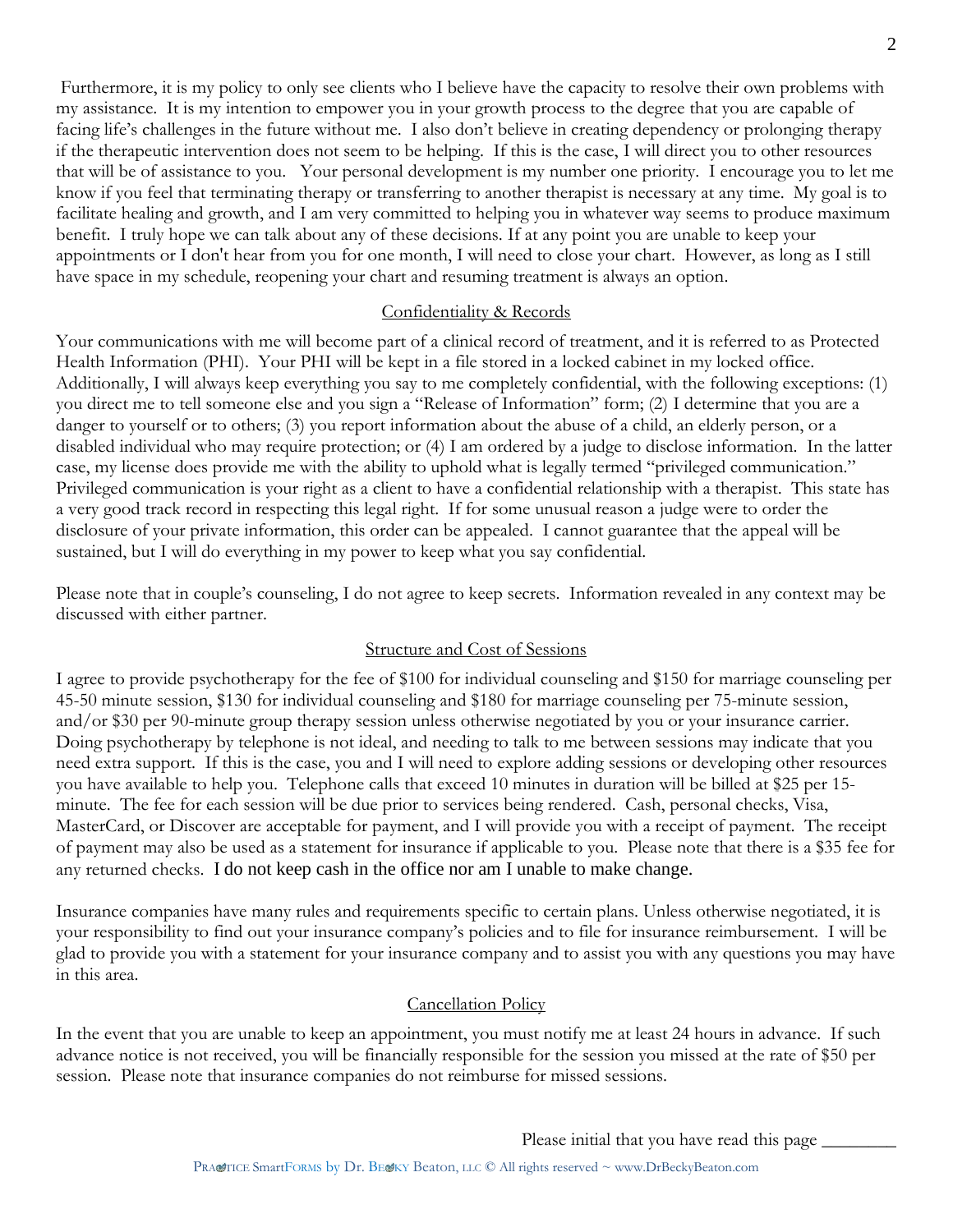### In Case of an Emergency

 My practice is considered to be an outpatient facility, and I am set up to accommodate individuals who are reasonably safe and resourceful. I do not carry a beeper nor am I available at all times. If at any time this does not feel like sufficient support, please inform me, and we can discuss additional resources or transfer your case to a therapist or clinic with 24-hour availability. Generally, I will return phone calls within 24-48 hours. If you have a mental health emergency, I encourage you not to wait for a callback, but to do one or more of the following:

- Call Behavioral Health Link/GCAL at 800-715-4225
- Call Riverwoods Behavioral Health at 877-394-5271
- Call Ridgeview Institute at 770.434.4567
- Call Peachford Hospital at 770.454.5589
- Call Lifeline at (800) 273-8255 (National Crisis Line)
- Call 911.
- Go to the emergency room of your choice.

## Professional Relationship

Psychotherapy is a professional service I will provide to you. Because of the nature of therapy, our relationship has to be different from most relationships. It may differ in how long it lasts, the objectives, or the topics discussed. It must also be limited to only the relationship between therapist and client. If you and I were to interact in any other way, we would then have a "dual relationship," which could prove to be harmful to you in the long run and is, therefore, unethical in the mental health profession. Dual relationships can set up conflicts between the therapist's interests and the client's interests, and then the client's (your) interests might not be put first. In order to offer all of my clients the best care, my judgment needs to be unselfish and purely focused on your needs. This is why your relationship with me must remain professional in nature.

Additionally, there are important differences between therapy and friendship. Friends may see your position only from their personal viewpoints and experiences. Friends may want to find quick and easy solutions to your problems so that they can feel helpful. These short-term solutions may not be in your long-term best interest. Friends do not usually follow up on their advice to see whether it was useful. They may *need* to have you do what they advise. A therapist offers you choices and helps you choose what is best for you. A therapist helps you learn how to solve problems better and make better decisions. A therapist's responses to your situation are based on tested theories and methods of change.

You should also know that therapists are required to keep the identity of their clients confidential. For your confidentiality, I will not address you in public unless you speak to me first. I must also decline any invitation to attend gatherings with your family or friends. Lastly, when your therapy is completed, I will not be able to be a friend to you like your other friends. In sum, it is my ethical duty as a therapist to always maintain a professional role. Please note that these guidelines are not meant to be discourteous in any way, they are strictly for your longterm protection.

## Statement Regarding Ethics, Client Welfare & Safety

 I assure you that my services will be rendered in a professional manner consistent with the ethical standards of the **American Counseling Association**. If at any time you feel that I am not performing in an ethical or professional manner, I ask that you please let me know immediately. If we are unable to resolve your concern, I will provide you with information to contact the professional licensing board that governs my profession.

Due to the very nature of psychotherapy, as much as I would like to guarantee specific results regarding your therapeutic goals, I am unable to do so. However, with your participation, we will work to achieve the best possible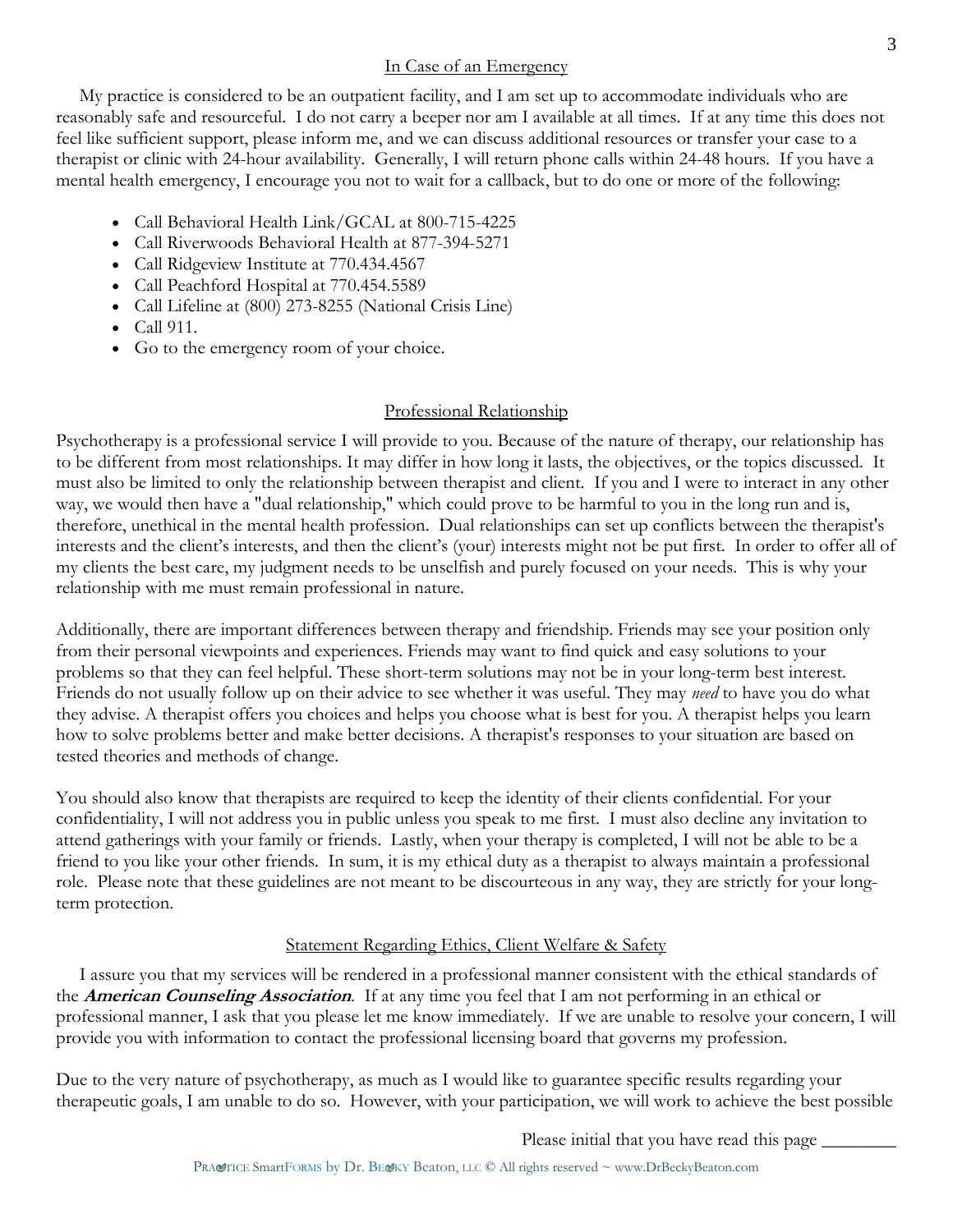results for you. Please also be aware that changes made in therapy may affect other people in your life. For example, an increase in your assertiveness may not always be welcomed by others. It is my intention to help you manage changes in your interpersonal relationships as they arise, but it is important for you to be aware of this possibility nonetheless.

Additionally, at times people find that they feel somewhat worse when they first start therapy before they begin to feel better. This may occur as you begin discussing certain sensitive areas of your life. However, a topic usually isn't sensitive unless it needs attention. Therefore, discovering the discomfort is actually a success. Once you and I are able to target your specific treatment needs and the particular modalities that work the best for you, help is generally on the way.

#### Technology Statement

Thank you so much for choosing the services that I provide. This document is designed to inform you about what you can expect from me regarding confidentiality, emergencies, and several other details regarding your treatment as it pertains to TeleMental Health. TeleMental Health is defined as follows:

"TeleMental Health means the mode of delivering services via technology-assisted media, such as but not limited to, a telephone, video, internet, a smartphone, tablet, PC desktop system or other electronic means using appropriate encryption technology for electronic health information. TeleMental Health facilitates client self-management and support for clients and includes synchronous interactions and asynchronous store and forward transfers." (Georgia Code 135-11-.01)

TeleMental Health is a relatively new concept despite the fact that many therapists have been using technologyassisted media for years. Breaches of confidentiality over the past decade have made it evident that Personal Health Information (PHI) as it relates to technology needs an extra level of protection. Additionally, there are several other factors that need to be considered regarding the delivery of TeleMental Health services in order to provide you with the highest level of care. Therefore, I have completed specialized training in TeleMental Health. I have also developed several policies and protective measures to assure your PHI remains confidential. These are discussed below.

### The Different Forms of Technology-Assisted Media Explained

#### **Telephone via Landline:**

 It is important for you to know that even landline telephones may not be completely secure and confidential. There is a possibility that someone could overhear or even intercept your conversations with special technology. Individuals who have access to your telephone or your telephone bill may be able to determine who you have talked to, who initiated that call, and how long the conversation lasted. If you have a landline and you provided me with that phone number, I may contact you on this line from my own landline in my office or from my cell phone, typically only regarding setting up an appointment if needed. If this is not an acceptable way to contact you, please let me know. Telephone conversations (other than just setting up appointments) are billed at my hourly rate.

### **Cell phones:**

In addition to landlines, cell phones may not be completely secure or confidential. There is also a possibility that someone could overhear or intercept your conversations. Be aware that individuals who have access to your cell phone or your cell phone bill may be able to see who you have talked to, who initiated that call, how long the conversation was, and where each party was located when that call occurred. However, I realize that most people have and utilize a cell phone. I may also use a cell phone to contact you, typically only regarding setting up an appointment if needed. Telephone conversations (other than just setting up appointments) are billed at my hourly rate. Additionally, I keep your phone number in my cell phone, but it is listed by your initials only and my phone is password protected. If this is a problem, please let me know, and we will discuss our options.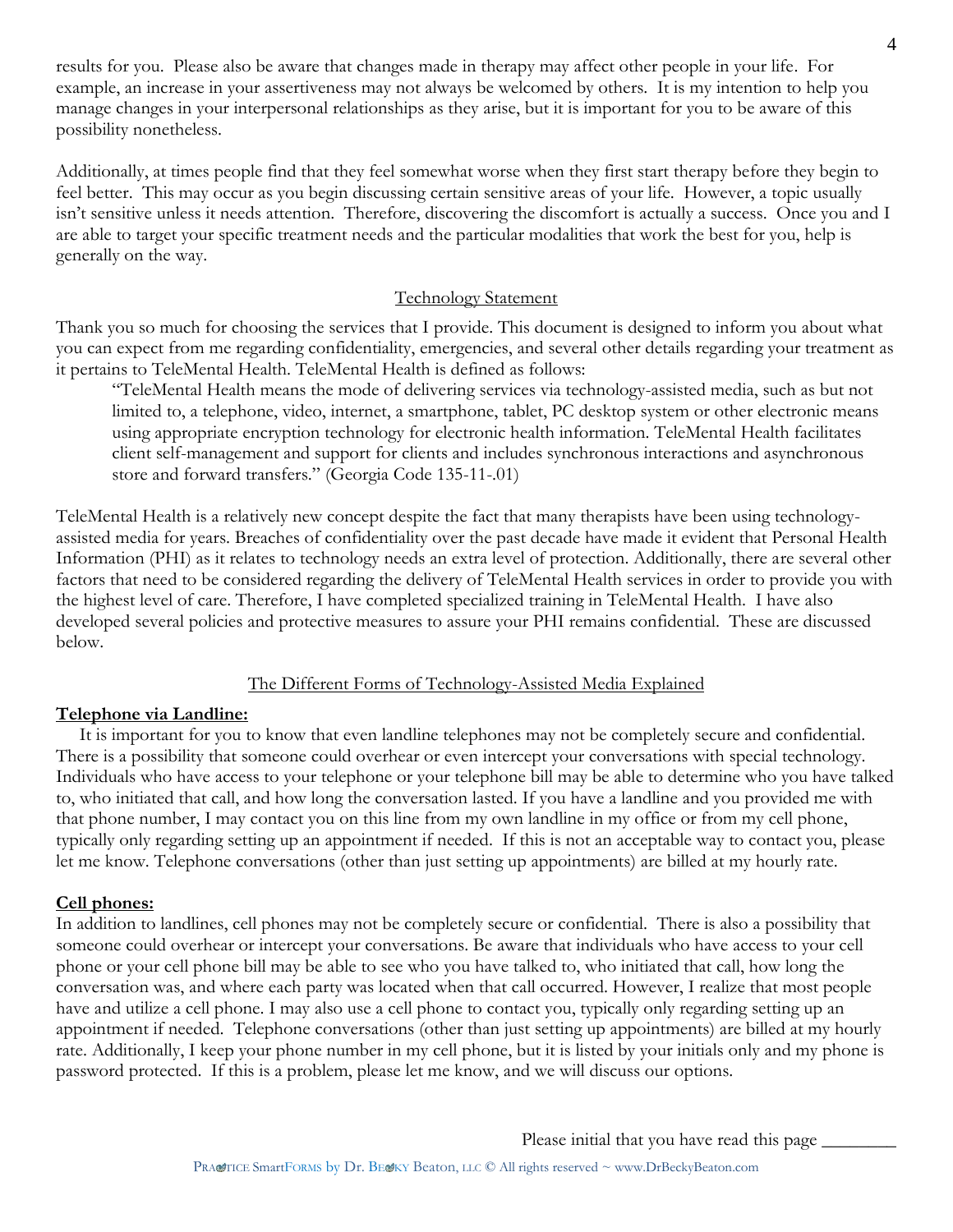### **Text Messaging:**

Text messaging is not a secure means of communication and may compromise your confidentiality. However, I realize that many people prefer to text because it is a quick way to convey information. **Nonetheless, please know that it is my policy to utilize this means of communication strictly for appointment confirmations.** Please do not bring up any therapeutic content via text to prevent compromising your confidentiality. You also need to know that I am required to keep a copy or summary of all texts as part of your clinical record that address anything related to therapy.

Even though we will only utilize texting for appointments, I utilize a special text messaging software called Qliqsoft for your added protection. I have chosen this technology because it is encrypted to the federal standard, HIPAA compatible, and the company has signed a HIPAA Business Associate Agreement (BAA). The BAA means that the company is willing to attest to HIPAA compliance and assume responsibility for keeping your PHI secure. I encourage you to also utilize this software if you do not wish for others to have access to our communications. However, this is entirely your choice. I also strongly suggest that you only communicate through a device that you know is safe and technologically secure (e.g., password protected).

Being aware of this, please initial ONE option below:

\_\_\_\_ I DO NOT wish to receive text messages regarding appointment reminders. I agree to suspend all other text messaging and will contact you by phone call only.

\_\_\_\_ I DO wish to receive text messages regarding appointment reminders or cancelations. I agree to only text about coordinating schedules and will not text about counseling or personal issues. Also, I understand that you may not be able to respond immediately.

### **Email:**

Email is not a secure means of communication and may compromise your confidentiality. However, I realize that many people prefer to email because it is a quick way to convey information. **Nonetheless, please know that it is my policy to utilize this means of communication strictly for appointment confirmations and the occasional handout.** Therefore, if you email me regarding clinical information, I will not respond. Please do not bring up any therapeutic content via email to prevent compromising your confidentiality. You also need to know that I am required to keep a copy or summary of all emails as part of your clinical record that address anything related to therapy.

Even though we will only utilize email for appointments and brief topics, I utilize a secure email platform that is hosted by Google Apps for Work for your added protection. I have chosen this technology because it is encrypted to the federal standard, HIPAA compatible, and the company has signed a HIPAA Business Associate Agreement (BAA). The BAA means that the company is willing to attest to HIPAA compliance and assume responsibility for keeping your PHI secure.

I also strongly suggest that you only communicate through a device that you know is safe and technologically secure (e.g., has a firewall, anti-virus software installed, is password protected, not accessing the internet through a public wireless network, etc.). If you are in a crisis, please do not communicate this to me via email because I may not see it in a timely matter. Instead, please see below under "Emergency Procedures."

### **Social Media - Facebook, Twitter, LinkedIn, Instagram, Pinterest, Etc:**

It is my policy not to accept "friend" or "connection" requests from any current or former client on my **personal** social networking sites such as Facebook, Twitter, Instagram, Pinterest, etc. because it may compromise your confidentiality and blur the boundaries of our relationship.

However, Heart Journey Christian Counseling, LLC has a **professional** Facebook and Pinterest page. You are welcome to "follow" me on any of these **professional** pages where I post counseling and spiritual information.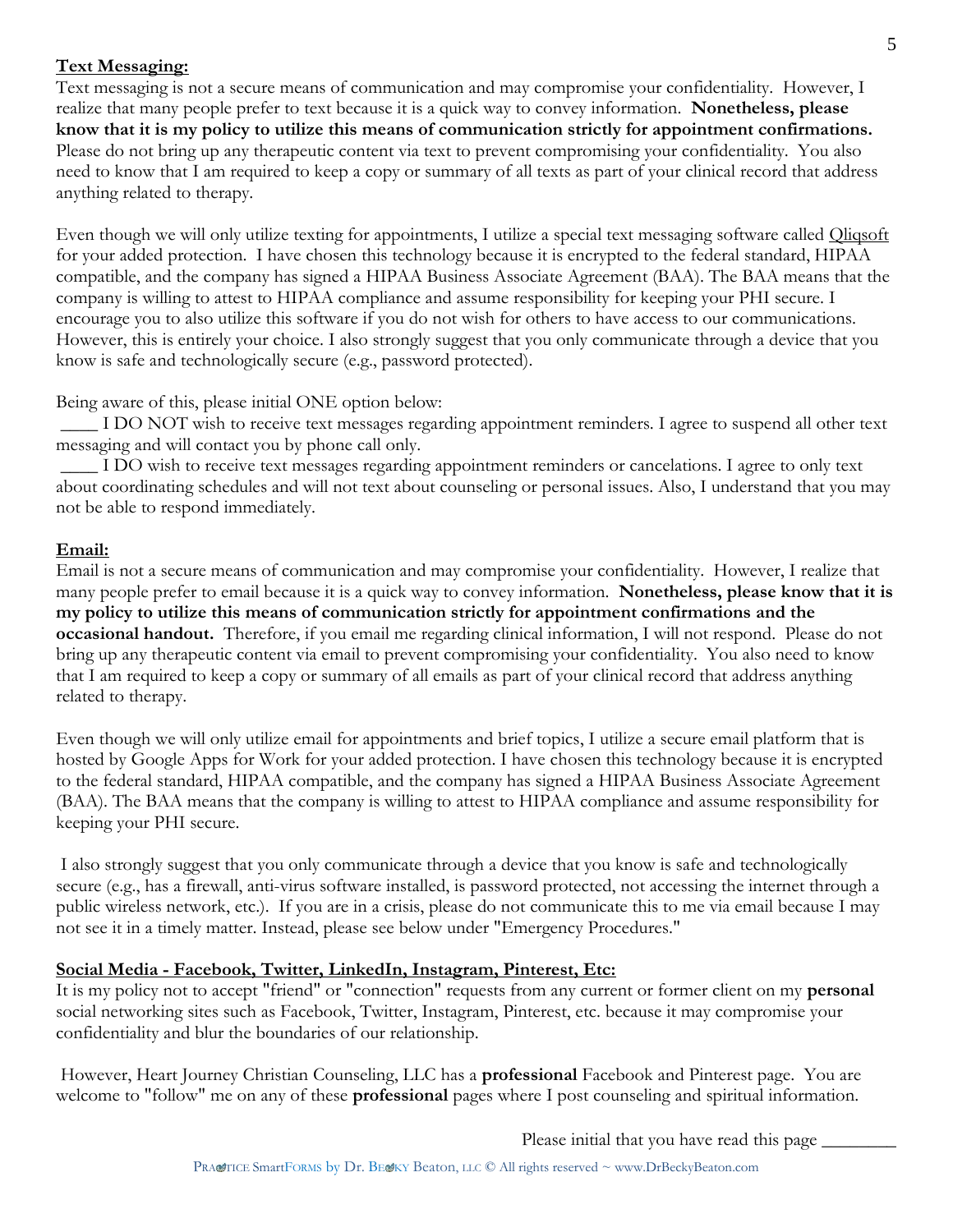However, please do so only if you are comfortable with the general public being aware of the fact that your name is attached to HJCC. Please refrain from making contact with me using social media messaging systems such as Facebook Messenger . These methods have insufficient security, and I do not watch them closely. I would not want to miss an important message from you.

### **Google, Bing, etc.:**

It is my policy not to search for my clients on Google, Bing or any other search engine. I respect your privacy and make it a policy to allow you to share information about yourself with me as you feel appropriate. If there is content on the Internet that you would like to share with me for therapeutic reasons**, please print this material out and bring it to your session.** 

## **Blogs:**

I may post counseling and spiritual information on my professional blog. If you have an interest in following my blog, please feel free to do so. However, please be mindful that the general public may see that you're following HJCC's blog. Once again, maintaining your confidentiality is a priority.

## **Video Conferencing (VC):**

Video Conferencing is an option for us to conduct remote sessions over the internet where we not only can speak to one another, but we may also see each other on a screen. I utilize Doxy.Me. This VC platform is encrypted to the federal standard, HIPAA compatible, and has signed a HIPAA Business Associate Agreement (BAA). The BAA means that Doxy.Me is willing to attest to HIPAA compliance and assumes responsibility for keeping our VC interaction secure and confidential. If we choose to utilize this technology, I will give you detailed directions regarding how to log-in securely. I also ask that you please sign on to the platform at least five minutes prior to your session time to ensure we get started promptly. Additionally, you are responsible for initiating the connection with me at the time of your appointment.

I strongly suggest that you only communicate through a computer or device that you know is safe (e.g., has a firewall, anti-virus software installed, is password protected, not accessing the internet through a public wireless network, etc.).

## **Faxing Medical Records:**

If you authorize me (in writing) via a "Release of Information" form to send your medical records or any form of PHI to another entity for any reason, I may need to fax that information to the authorized entity. It is my responsibility to let you know that fax machines may not be a secure form of transmitting information. Additionally, information that has been faxed may also remain in the hard drive of my fax machine. However, my fax machine is kept behind two locks in my office. And, when my fax machine needs to be replaced, I will destroy the hard drive in a manner that makes future access to information on that device inaccessible.

## **Recommendations to Websites or Applications (Apps):**

During the course of our treatment, I may recommend that you visit certain websites for pertinent information or self-help. I may also recommend certain apps that could be of assistance to you and enhance your treatment. Please be aware that websites and apps may have tracking devices that allow automated software or other entities to know that you've visited these sites or applications. They may even utilize your information to attempt to sell you other products. Additionally, anyone who has access to the device you used to visit these sites/apps, may be able to see that you have been to these sites by viewing the history on your device. Therefore, it is your responsibility to decide if you would like this information as adjunct to your treatment or if you prefer that I do not make these recommendations. Please let me know by checking (or not checking) the appropriate box at the end of this document.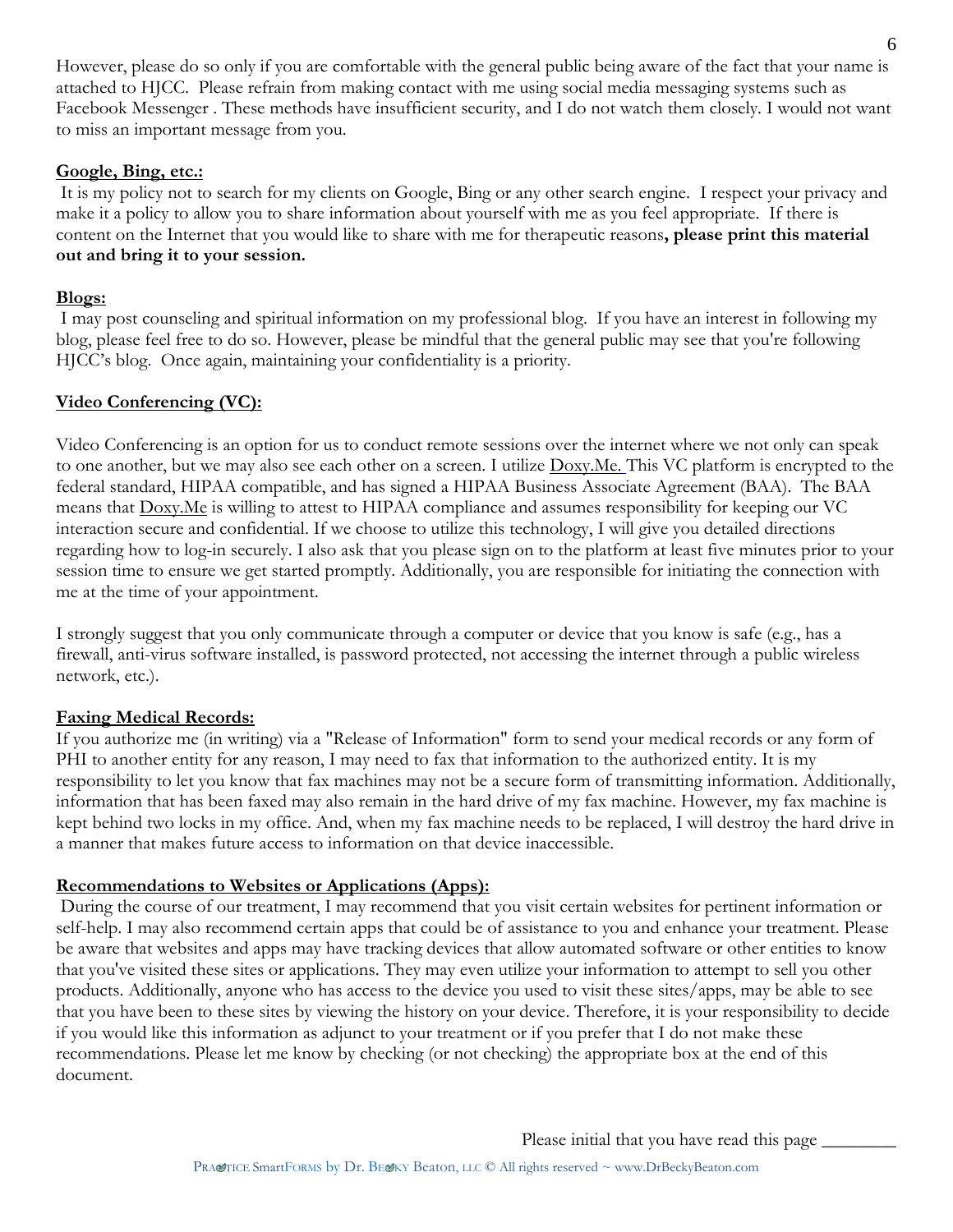## **Electronic Transfer of PHI for Certain Credit Card Transactions:**

I utilize ProfessionalCharges.com as the company that processes your credit card information. This company may send the credit card-holder a text or an email receipt indicating that you used that credit card for my services, the date you used it, and the amount that was charged. This notification is usually set up two different ways - either upon your request at the time the card is run or automatically. Please know that it is your responsibility to know if you or the credit card-holder has the automatic receipt notification set up in order to maintain your confidentiality if you do not want a receipt sent via text or email. Additionally, please be aware that the transaction will also appear on your credit-card bill. The name on the charge will appear as Professional Charges.

### Your Responsibilities for Confidentiality & TeleMental Health

 Please communicate only through devices that you know are secure as described above. It is also your responsibility to choose a secure location to interact with technology-assisted media and to be aware that family, friends, employers, co-workers, strangers, and hackers could either overhear your communications or have access to the technology that you are interacting with. Additionally, you agree not to record any TeleMental Health sessions.

### Communication Response Time

I'm required to make sure that you're aware that I'm located in the Southeast and I abide by Eastern Standard Time. My practice is considered to be an outpatient facility, and I am set up to accommodate individuals who are reasonably safe and resourceful. I do not carry a beeper nor am I available at all times. If at any time this does not feel like sufficient support, please inform me, and we can discuss additional resources or transfer your case to a therapist or clinic with 24-hour availability. I will return phone calls, emails, and/or text within 24 hours. However, I do not return calls or any form of communication on weekends or holidays. If you are having a mental health emergency and need immediate assistance, please follow the instructions below.

### In Case of an Emergency

 If you have a mental health emergency, I encourage you not to wait for communication back from me, but do one or more of the following:

- Call Behavioral Health Link/GCAL: 800-715-4225
- Call Ridgeview Institute at 770.434.4567
- Call Peachford Hospital at 770.454.5589
- Call Lifeline at (800) 273-8255 (National Crisis Line)
- Call 911.
- Go to the emergency room of your choice.

## Emergency Procedures Specific to TeleMental Health Services

There are additional procedures that we need to have in place specific to TeleMental Health services. These are for your safety in case of an emergency and are as follows:

- You understand that if you are having suicidal or homicidal thoughts, experiencing psychotic symptoms, or in a crisis that we cannot solve remotely, I may determine that you need a higher level of care and TeleMental Health services are not appropriate.
- I require an Emergency Contact Person (ECP) who I may contact on your behalf in a life-threatening emergency only. Please write this person's name and contact information below. Either you or I will verify that your ECP is willing and able to go to your location in the event of an emergency. Additionally, if either you, your ECP, or I determine necessary, the ECP agrees take you to a hospital. Your signature at the end of this document indicates that you understand I will only contact this individual in the extreme circumstances stated above. Please list your ECP here: Name: \_\_\_\_\_\_\_\_\_\_\_\_\_\_\_\_\_\_\_\_\_\_\_\_\_\_\_\_\_\_\_\_\_\_\_\_\_\_\_\_\_\_\_\_\_\_ Phone: \_\_\_\_\_\_\_\_\_\_\_\_\_\_\_\_\_\_\_\_\_\_\_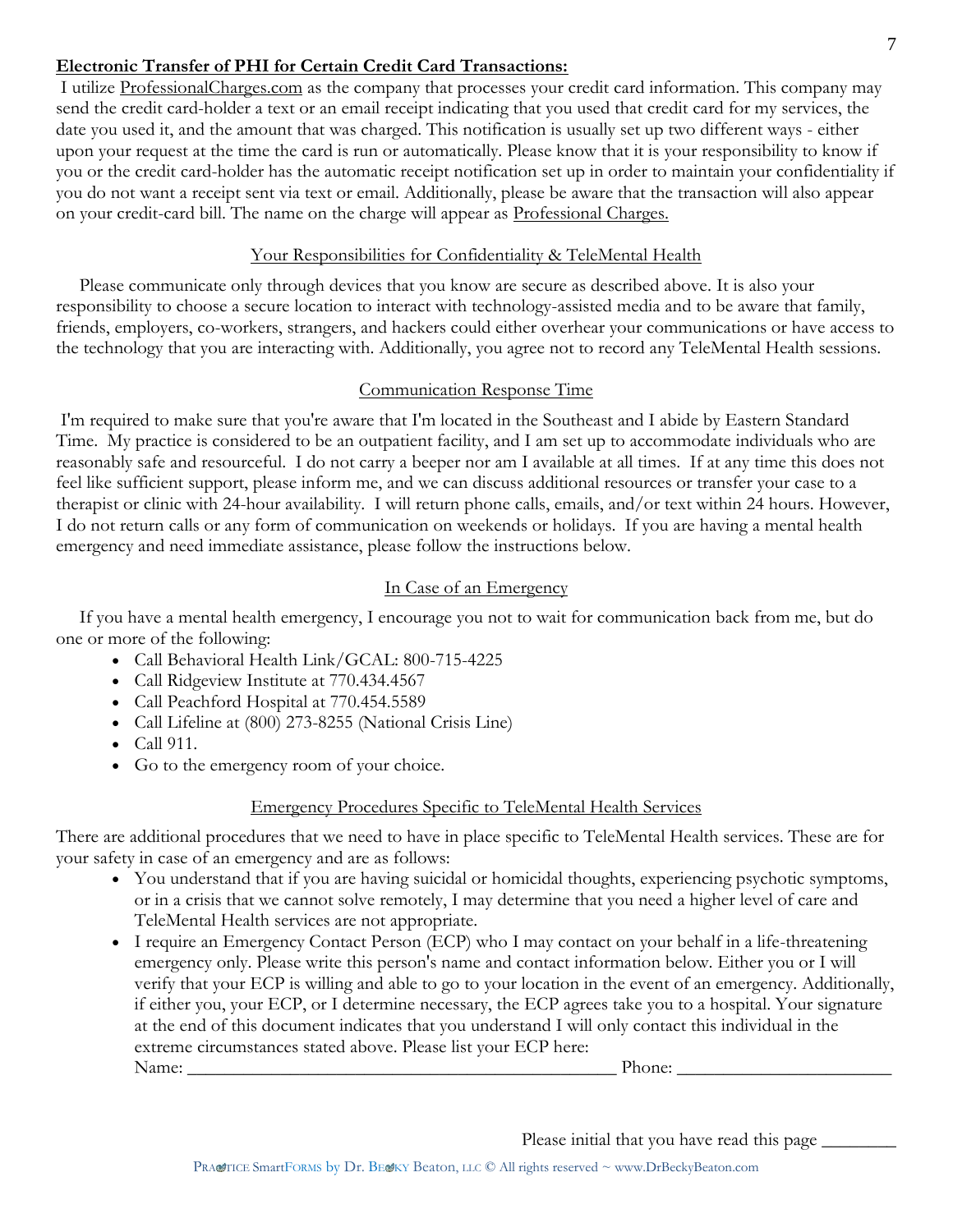- You agree to inform me of the address where you are at the beginning of every TeleMental Health session.
- You agree to inform me of the nearest mental health hospital to your primary location that you prefer to go to in the event of a mental health emergency (usually located where you will typically be during a TeleMental Health session). Please list this hospital and contact number here: Hospital: The example of the example of the example of the example of the example of the example of the example of the example of the example of the example of the example of the example of the example of the example of th

## In Case of Technology Failure

During a TeleMental Health session, we could encounter a technological failure. The most reliable backup plan is to contact one another via telephone. Please make sure you have a phone with you, and I have that phone number. If we get disconnected from a video conferencing or chat session, end and restart the session. If we are unable to reconnect within ten minutes, please call me. If we are on a phone session and we get disconnected, please call me back or contact me to schedule another session. If the issue is due to *my* phone service, and we are not able to reconnect, I will not charge you for that session.

## Structure and Cost of Sessions

I offer primarily face-to-face counseling. However, based on your ability to make in-person sessions, I may provide phone or video conferencing if your treatment needs determine that TeleMental Health services are appropriate for you. If appropriate, you may engage in either face-to-face sessions, TeleMental Health, or both. We will discuss what is best for you.

The structure and cost of TeleMental Health sessions are exactly the same as face-to-face sessions described in my general "Information, Authorization, and Consent to Treatment" form. I require a credit card ahead of time for TeleMental Health therapy for ease of billing. Please sign the Credit Card Payment Form, which was sent to you separately and indicates that I may charge your card without you being physically present. Your credit card will be charged at the conclusion of each TeleMental Health interaction. **This includes any therapeutic interaction other than setting up appointments.** Visa, MasterCard, or Discover are acceptable for payment, and I will provide you with a receipt of payment and the services that I provided. If you want to prepay by check or money order, you may mail your payment to:

> Heart Journey Christian Counseling, LLC 500 W. Lanier Avenue, Suite 908G Fayetteville, GA 30214

There is a \$35 fee for any returned checks. The receipt of payment & services completed may also be used as a statement for insurance if applicable to you (see below).

Insurance companies have many rules and requirements specific to certain benefit plans. At the present time, many do not cover TeleMental Health services. Those insurance companies that accepted Telemental Health services it is generally limited to video conferencing. Unless otherwise negotiated, it is your responsibility to find out your insurance company's policies and to file for insurance reimbursement for TeleMental Health services. As stated above, I will be glad to provide you with a statement for your insurance company and to assist you with any questions you may have in this area.

You are also responsible for the cost of any technology you may use at your own location. This includes your computer, cell phone, tablet, internet or phone charges, software, headset, etc.

## Cancellation Policy

In the event that you are unable to keep either a face-to-face appointment or a TeleMental Health appointment, you must notify me at least 24 hours in advance. If such advance notice is not received, you will be financially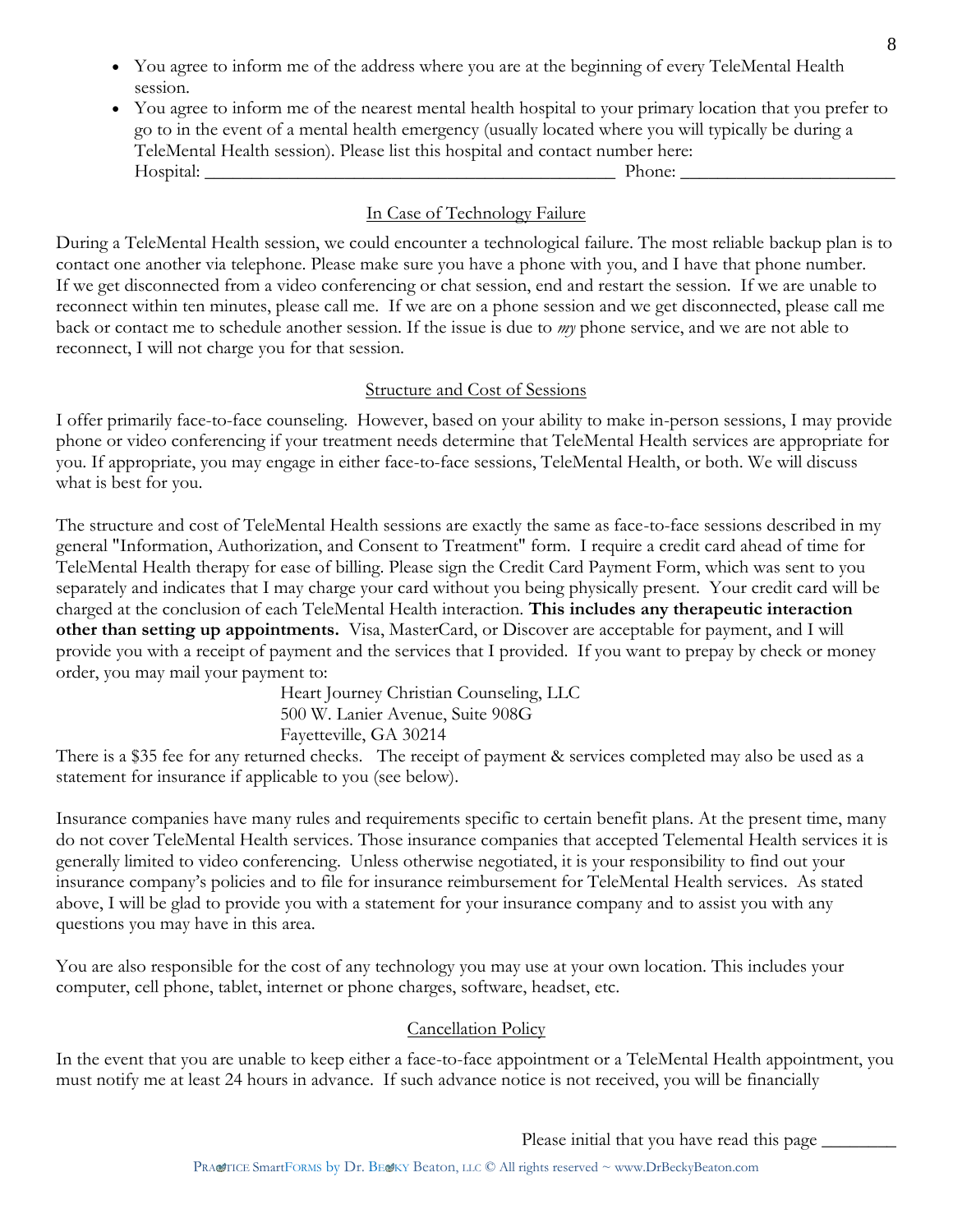Please initial that you have read this page

responsible for the session you missed at a rate of \$50 per session. Please note that insurance companies do not reimburse for missed sessions.

#### Limitations of TeleMental Health Therapy Services

TeleMental Health services should not be viewed as a complete substitute for therapy conducted in my office, unless there are extreme circumstances that prevent you from attending therapy in person. It is an alternative form of therapy or adjunct therapy, and it involves limitations. Primarily, there is a risk of misunderstanding one another when communication lacks visual or auditory cues. For example, if video quality is lacking for some reason, I might not see a tear in your eye. Or, if audio quality is lacking, I might not hear the crack in your voice that I could easily pick up if you were in my office.

There may also be a disruption to the service (e.g., phone gets cut off or video drops). This can be frustrating and interrupt the normal flow of personal interaction.

Please know that I have the utmost respect and positive regard for you and your wellbeing. I would never do or say anything intentionally to hurt you in any way, and I strongly encourage you to let me know if something I've done or said has upset you. I invite you to keep our communication open at all times to reduce any possible harm.

### Face-to Face Requirement

If we agree that TeleMental Health services are the **primary** way we choose to conduct sessions, **I require one face-to-face meeting at the onset of treatment.** I prefer for this initial meeting to take place in my therapy office. If that is not possible, we can utilize video conferencing as described above. During this initial session, I will require you to show a valid picture ID and another form of identity verification such a credit card in your name. **At this time, you will also choose a password, phrase, or number which you will use to identify yourself in all future sessions. This procedure prevents another person from posing as you.**

### Consent to TeleMental Health Services

Please check the TeleMental Health services you are authorizing me to utilize for your treatment or administrative purposes. Together, we will ultimately determine which modes of communication are best for you. However, you may withdraw your authorization to use any of these services at any time during the course of your treatment just by notifying me in writing. If you do not see an item discussed previously in this document listed for your authorization below, this is because it is built-in to my practice, and I will be utilizing that technology unless otherwise negotiated by you.

- **Texting**
- Email
- Video Conferencing
- $\Box$  Recommendations to Websites or Apps

In summary, technology is constantly changing, and there are implications to all of the above that we may not realize at this time. Feel free to ask questions, and please know that I am open to any feelings or thoughts you have about these and other modalities of communication and treatment.